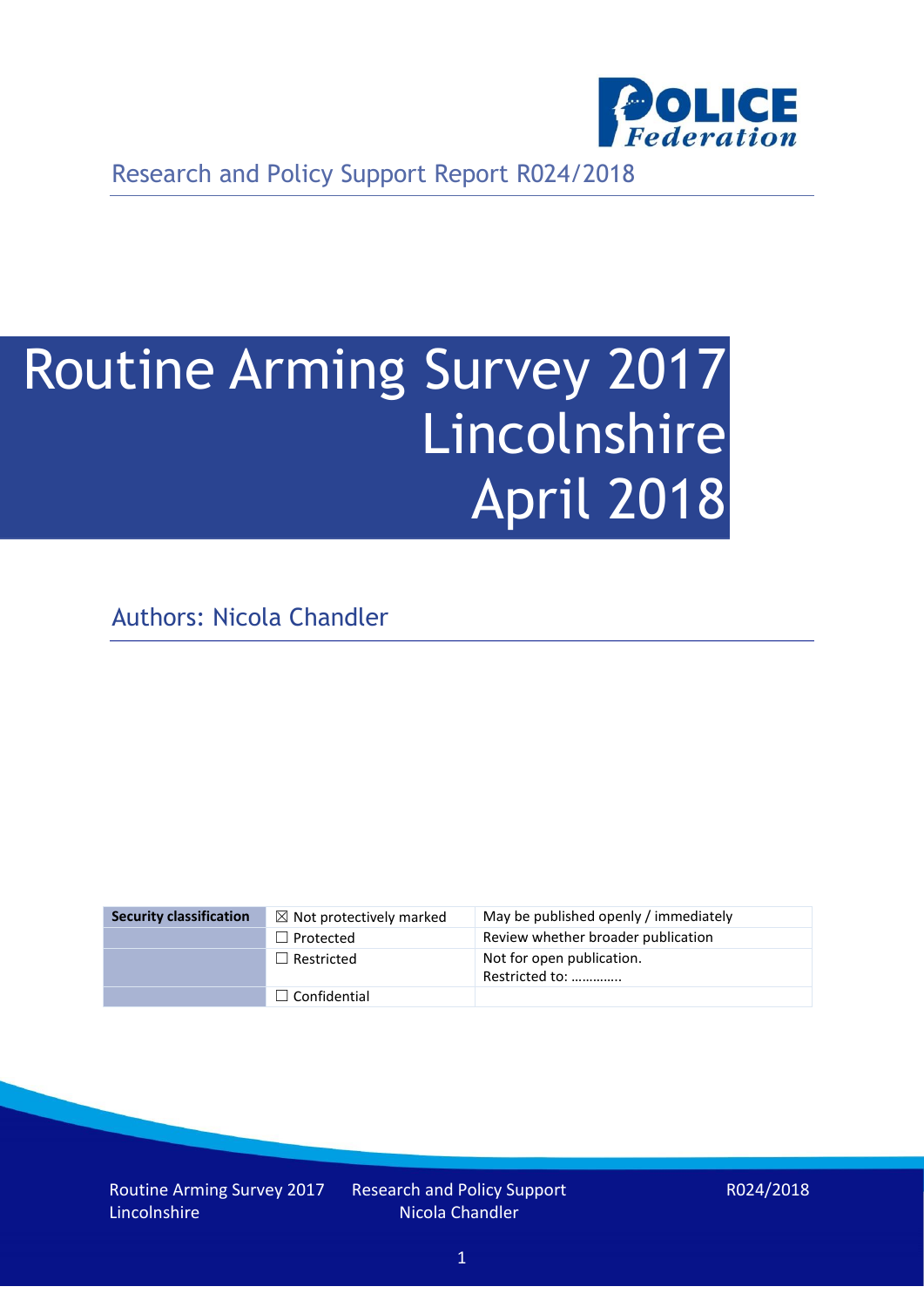## **INTRODUCTION**

This report provides a summary of responses to the PFEW routine arming survey received from respondents in Lincolnshire.

The PFEW routine arming survey was open between 31st July and 1st September 2017. The survey asked respondents about their experiences and attitudes in the following areas:

- Satisfaction with their current access to armed support
- Views on routine arming
- Views on other protective measures and equipment
- The number of times respondents had felt their life had been threatened at work in the last two years

Where appropriate, details of average responses for the police service as a whole are also presented, differences between the national and local responses have not been tested statistically and therefore any differences reported are for guidance only and must be treated with caution.

### **RESPONSE RATE AND RESPONDENTS**

389 responses were received from respondents in Lincolnshire. This reflects a response rate of approximately 36%, based on Home Office figures from 2017. This compares to a national response rate of 27% of federated rank members.

The findings presented in this report have a margin of error of 5%. This margin of error has been calculated using the number of responses received from officers in Lincolnshire compared to the number of officers in the force as a whole. A margin of error of 5% or less is generally considered to be within the normal bounds of academic rigor. If this threshold has not been met, the results from this report must be interpreted more cautiously.

78% of responses from Lincolnshire were received from male officers and 22% of responses were from female officers. 72% of respondents were Constables, 20% were Sergeants and 8% were Inspectors or Chief Inspectors.

61% of respondents said that they were in a frontline role.

Routine Arming Survey 2017 **Lincolnshire** 

Research and Policy Support Nicola Chandler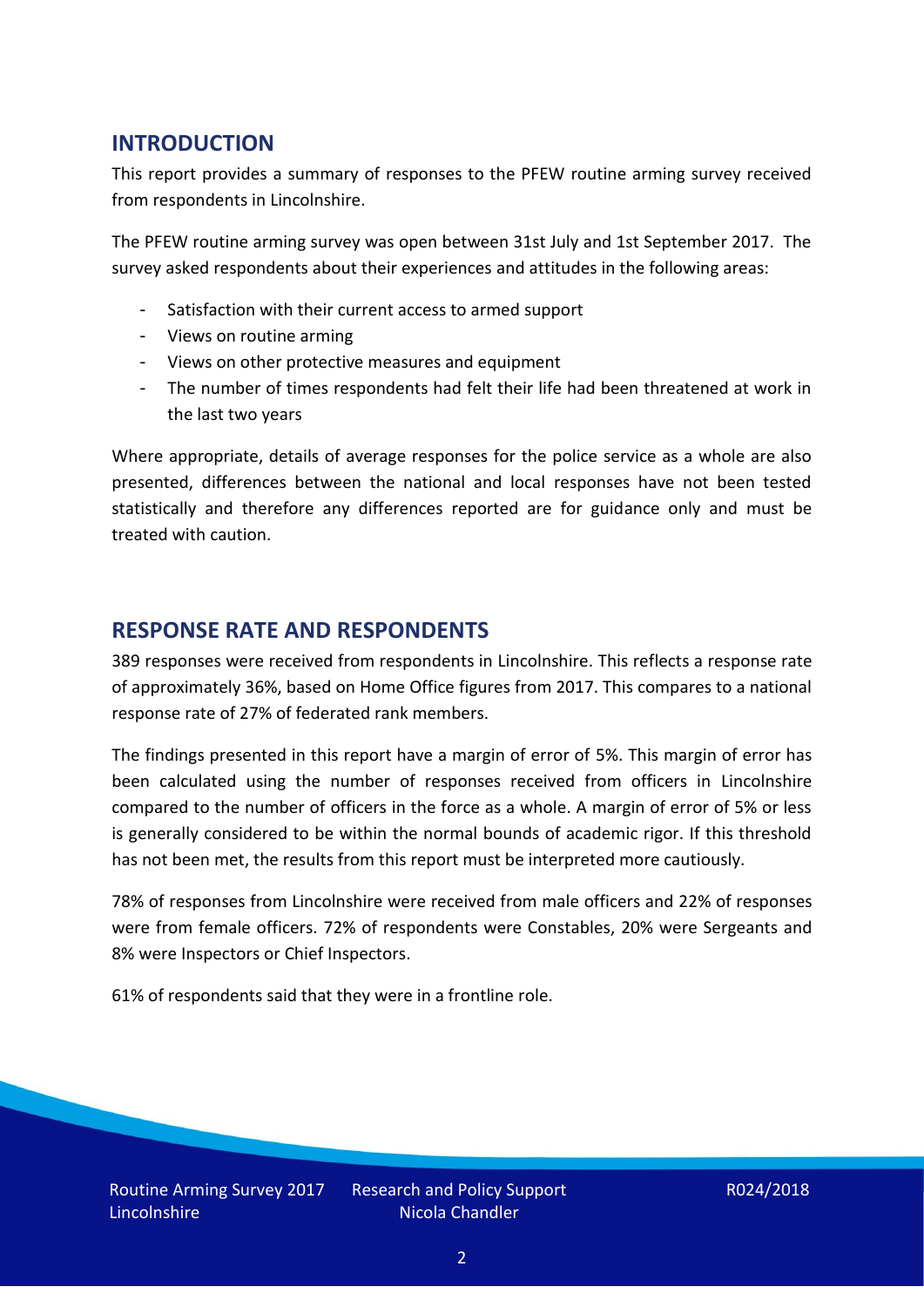## **SATISFACTION WITH CURRENT ARMED SUPPORT**

Of those respondents who had a view, 17% within Lincolnshire said that they were either very or fairy satisfied that armed support would be readily available should they require it. In comparison, 83% were either not very or not at all satisfied that armed support would be available.

Nationally, 43% of respondents were either very or fairly satisfied that armed support would be readily available should they require it.

|                                                                                               | <b>Very satisfied</b> | <b>Fairly</b><br>satisfied | Not very<br>satisfied | Not at all<br>satisfied |
|-----------------------------------------------------------------------------------------------|-----------------------|----------------------------|-----------------------|-------------------------|
| How satisfied are you<br>that armed support is<br>readily available should<br>you require it? | 1%                    | 16%                        | 32%                   | 52%                     |

## **VIEWS ON ROUTINE ARMING**

24% of respondents within Lincolnshire said that they were in favour of routine arming, insofar as they felt all officers should receive appropriate training and be armed at all times when on duty. This compares to 34% of respondents across England and Wales as a whole.

| <b>All police officers</b><br>should receive<br>appropriate training<br>and be armed at all<br>times when on duty | All police officers<br>should receive<br>appropriate training<br>and firearms should<br>be issued to them as<br>and when necessary | <b>Firearms should not</b><br>be issued to all<br>police officers, but<br>more officers should<br>receive appropriate<br>training and be issue | The present number<br>of officers who are<br>specially trained to<br>carry firearms is<br>about right |  |
|-------------------------------------------------------------------------------------------------------------------|------------------------------------------------------------------------------------------------------------------------------------|------------------------------------------------------------------------------------------------------------------------------------------------|-------------------------------------------------------------------------------------------------------|--|
| 24%                                                                                                               | 18%                                                                                                                                | 52%                                                                                                                                            | 6%                                                                                                    |  |

49% of respondents within Lincolnshire said that they would be prepared to be routinely armed whilst on duty. Nationally, this proportion was 55%. 12% of respondents within

Routine Arming Survey 2017 **Lincolnshire** 

Research and Policy Support Nicola Chandler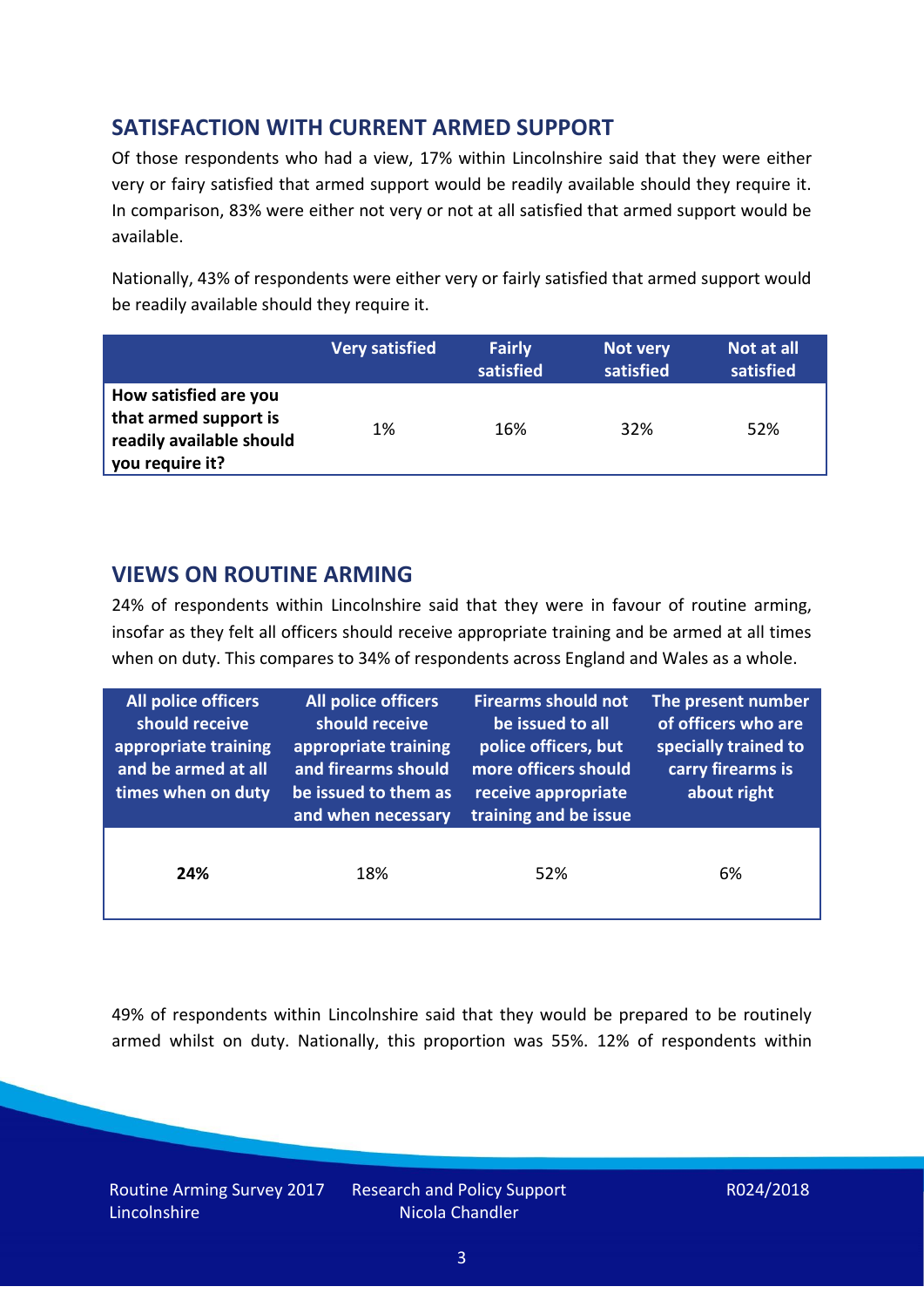Lincolnshire, said that they would not carry a firearm whilst on duty under any circumstances, compared to 11% of respondents in England and Wales as a whole.

| I would be prepared<br>to carry a firearm at<br>all times on duty | I would be prepared<br>to carry a firearm<br>whilst on duty if<br>necessary | I would be prepared<br>to carry a firearm<br>whilst on duty if<br>ordered to do so | Under no<br>circumstances would<br>I carry a firearm<br>whilst on duty |
|-------------------------------------------------------------------|-----------------------------------------------------------------------------|------------------------------------------------------------------------------------|------------------------------------------------------------------------|
| 49%                                                               | 27%                                                                         | 13%                                                                                | 12%                                                                    |

#### **VIEWS ON OTHER PROTECTIVE MEASURES AND EQUIPMENT**

5% of respondents in Lincolnshire (for whom it is applicable to their role), said that they currently had access to double crewing at all times whilst on duty; 67%, said that they wanted access to double crewing at all times whilst on duty.

The proportion of respondents in Lincolnshire who said that they have access to double crewing at all times on duty is lower than the national figure, where 11% of respondents have access to double crewing.

43% of respondents in Lincolnshire (for whom it is applicable to their role), had access to Taser at all times whilst on duty; in comparison 80% said that they wanted to have access to Taser at all times whilst on duty.

The proportion of respondents in Lincolnshire who have access to Taser at all times whilst on duty is higher than the proportion of respondents in England and Wales who had access to Taser at all time, which was 22%.

79% of respondents in Lincolnshire (for whom it is applicable to their role), currently had access to Body Worn Video at all times whilst on duty; 85% wanted access to Body Worn Video at all times.

The proportion of respondents in Lincolnshire who have access to Body Worn Video at all times whilst on duty is higher than in England and Wales as a whole; nationally 55% of respondents reported having access to Body Worn Video at all times whilst on duty.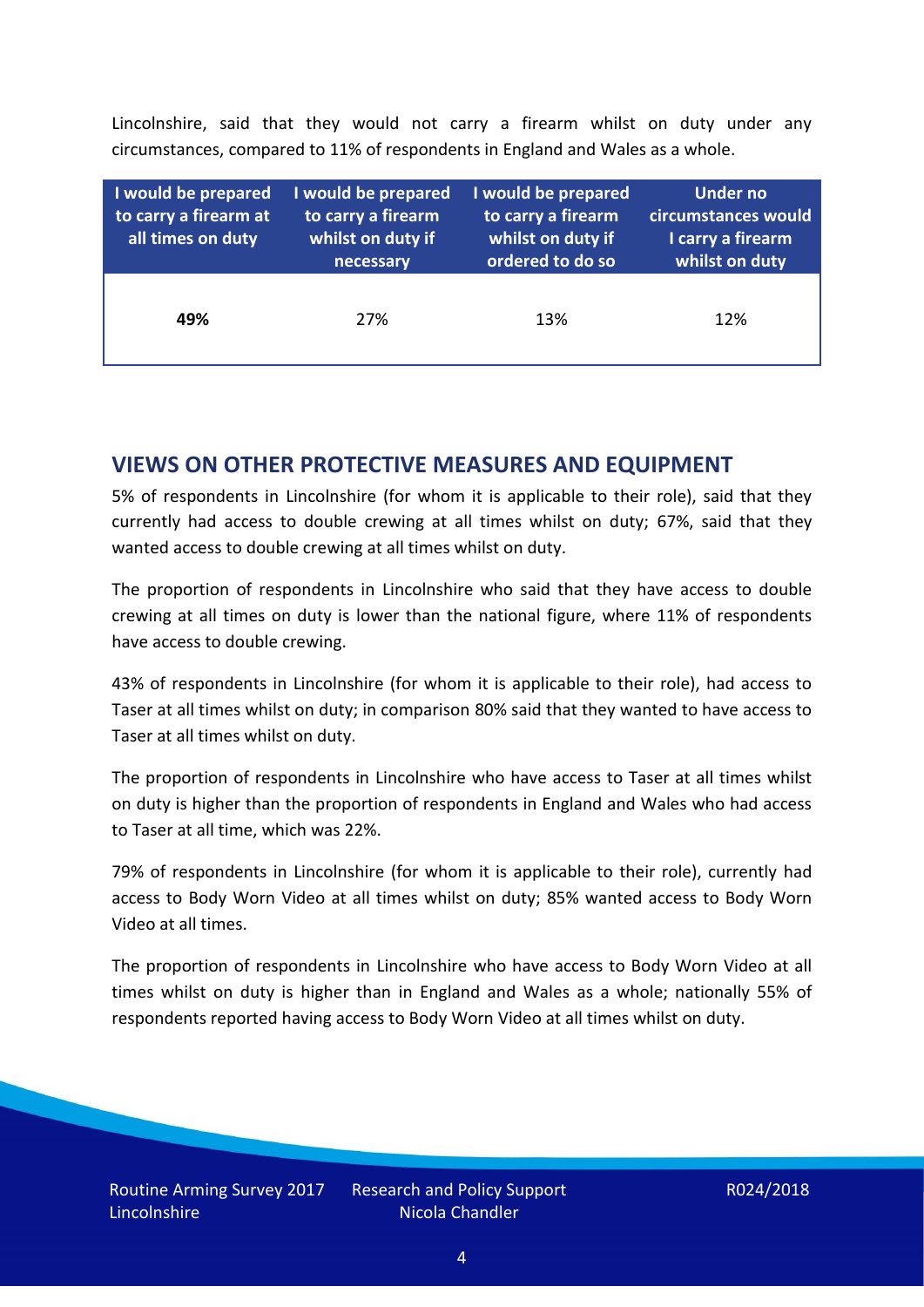| Officers regularly have access to (for<br>whom its applicable to their role): | <b>Double</b><br>crewing | <b>Body Worn</b><br><b>Video</b> | Taser |
|-------------------------------------------------------------------------------|--------------------------|----------------------------------|-------|
| <b>Never</b>                                                                  | 14%                      | 10%                              | 39%   |
| When deemed necessary by an officer<br>with appropriate authority             | 16%                      | 1%                               | 3%    |
| Upon my request whilst I am on duty                                           | 7%                       | 5%                               | 1%    |
| At all times whilst I am on duty                                              | 5%                       | 79%                              | 43%   |

#### **THREATS TO LIFE**

49% of respondents in Lincolnshire said that they had felt that their life was in serious danger at least once in the last two years as a result of a threat by a member the public whilst on duty. This is lower than the 54% of respondents within England and Wales as a whole who felt that their life had been in serious danger in the last two years.

A more detailed breakdown of the number of times respondents in Lincolnshire felt that their life had been in serious danger in the last two years is provided below.

|                                                                                                                                                                              | <b>None</b> | One | Two | Three to<br>four | <b>Five to</b><br><b>six</b> | <b>Seven</b><br>or more |
|------------------------------------------------------------------------------------------------------------------------------------------------------------------------------|-------------|-----|-----|------------------|------------------------------|-------------------------|
| How many times in the<br>last two years have you<br>felt that your life was in<br>serious danger as a result<br>of a threat by a member<br>of the public, whilst on<br>duty? | 51%         | 15% | 13% | 12%              | 6%                           | 4%                      |

Research and Policy Support Nicola Chandler